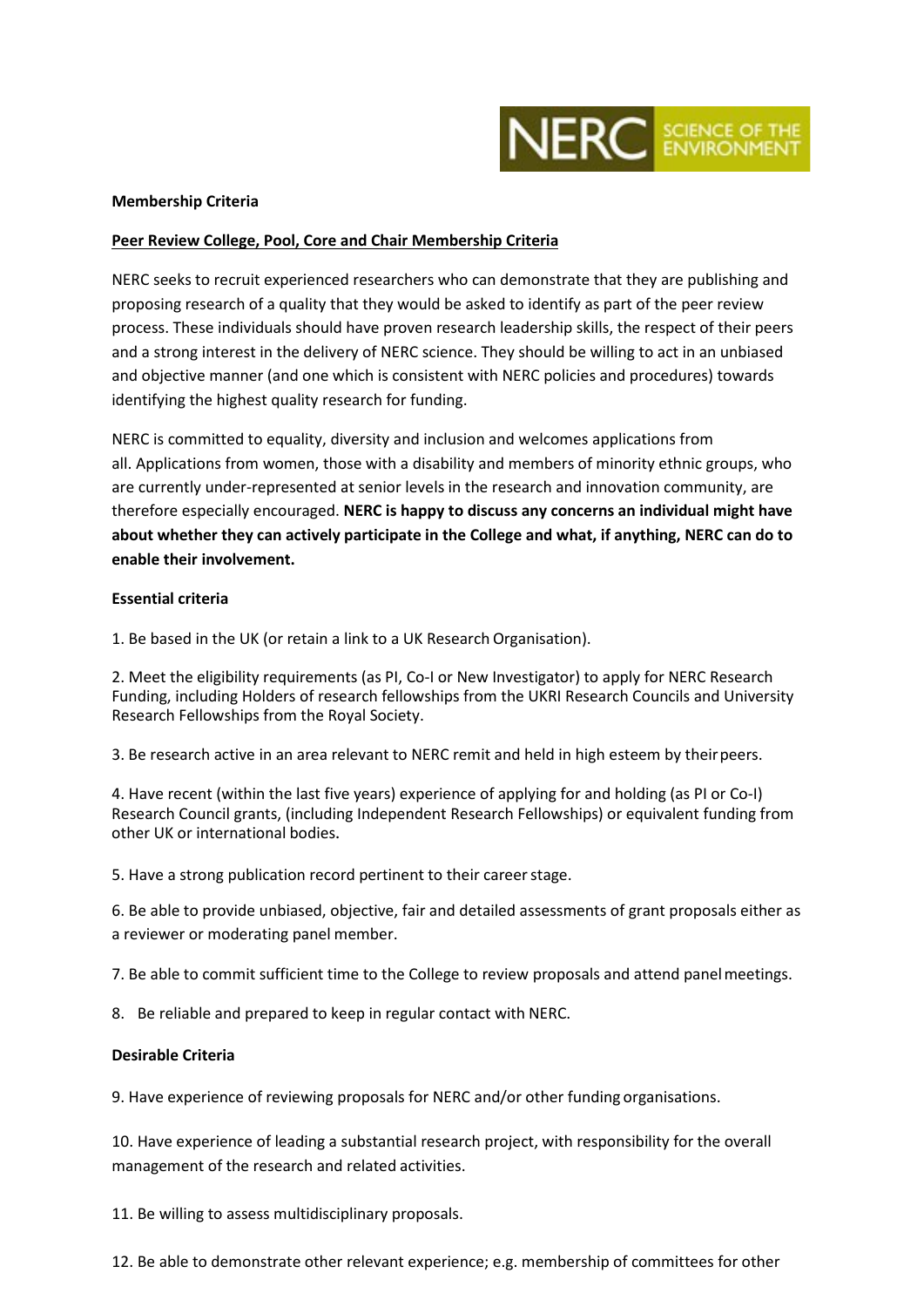funding organisations, editorial role for scientific (or other academic) journals, membership of relevant national or international advisory committees.

## **Additional guidelines for research end users and stakeholders wishing to join the PRC**

For research users essential criteria two and four may not apply. The following additional criteria will be considered in selecting PRC members from the user community:

13. Experience of involvement in the use of the results of research.

14. Experience of commissioning or overseeing research activities.

15. Experience in managing projects and people

16. A broad overview of environmental research and the needs of their user community.

# **Additional criteria for core panel members [1](#page-1-0)**

Core panel members must meet the above criteria but additionally should:

17. Extensive experience as a reviewer of Research Council fundingproposals.

18. Be able to demonstrate a sustained track record of winning NERC, other Research Council grants or equivalent funding from other UK or international bodies (or similar funding) as PI.

19. Currently be serving or have previously served on the PRC for at least 12 months or if not, applicants should be able to demonstrate a current understanding of NERC policies andprocedures;

20. Have a strong record of performance during their time as a PRC member and/or when otherwise requested to review/attend meetings by the NERC i.e. replied promptly to NERC requests, completed good quality reviews and if appropriate, have been a constructive panel member.

## **Essential criteria for panel chairs**

21. An active senior researcher, with a strong track record of grant funding.

22. Recent experience of leading Research Council-funded grants (ie in the last three years) in an areas relevant to NERC remit and the panel portfolio to which they are applying/have been nominated;

23. Objective, fair and independent in their assessments of proposals in a wide range ofdisciplines.

## **Desirable criteria for panel chairs**

24. Extensive experience as a reviewer of Research Council funding proposals.

<span id="page-1-0"></span> $1$  NERC Head Office may review the balance of institutional affiliations when allocating the core member role.